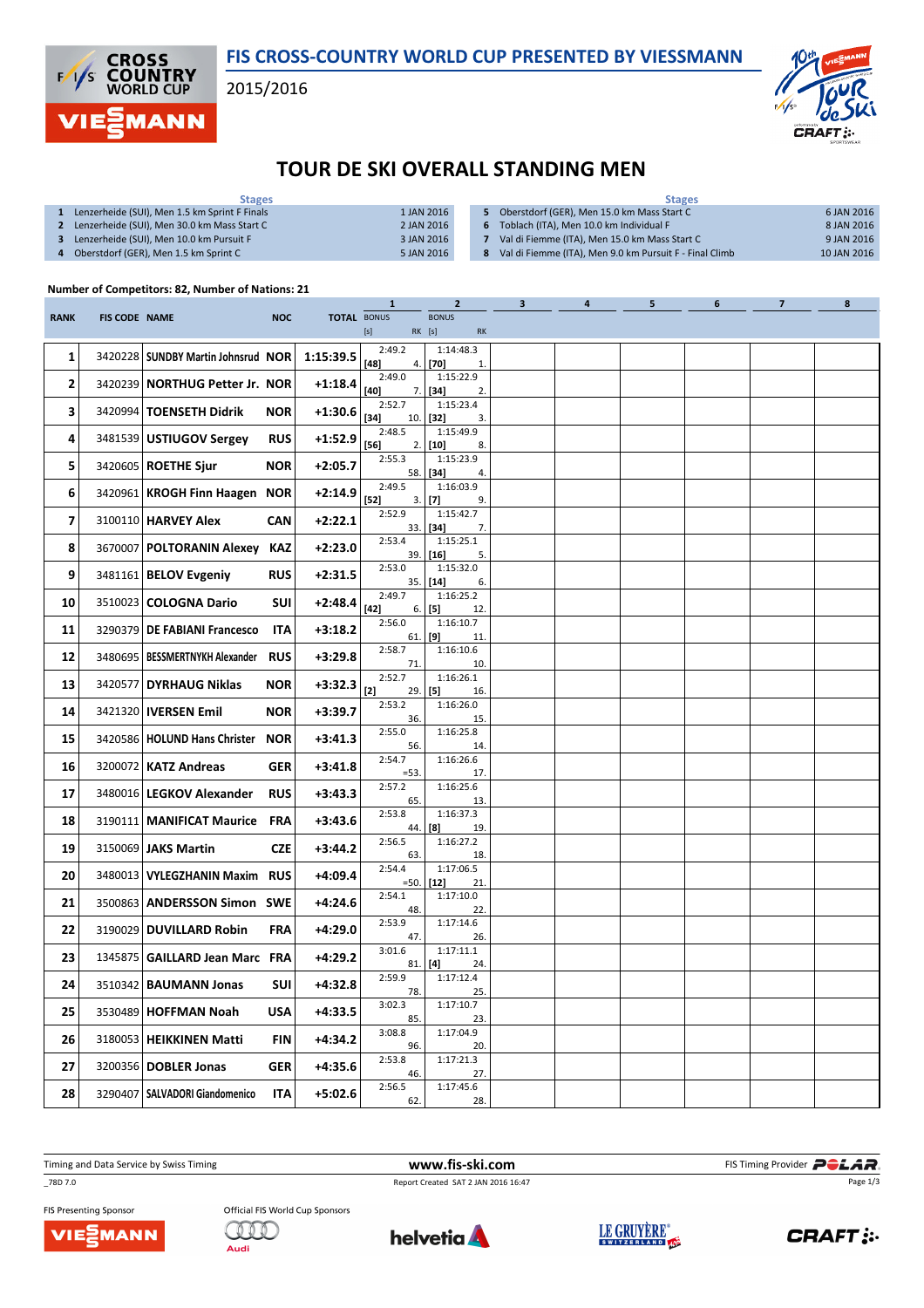



# TOUR DE SKI OVERALL STANDING MEN

|             |                      |                                     |            |                    | $\mathbf{1}$            | $\overline{2}$               | 3 <sup>7</sup> | $\overline{4}$ | 5 | 6 | 7 <sup>7</sup> | 8 |
|-------------|----------------------|-------------------------------------|------------|--------------------|-------------------------|------------------------------|----------------|----------------|---|---|----------------|---|
| <b>RANK</b> | <b>FIS CODE NAME</b> |                                     | <b>NOC</b> | <b>TOTAL BONUS</b> | [s]                     | <b>BONUS</b><br>RK [s]<br>RK |                |                |   |   |                |   |
| 29          |                      | 3481132   LARKOV Andrey             | <b>RUS</b> | $+5:04.1$          | 2:51.6                  | 1:18:01.0                    |                |                |   |   |                |   |
|             |                      |                                     |            |                    | [9]<br>22.<br>2:51.4    | 29.<br>1:18:14.6             |                |                |   |   |                |   |
| 30          |                      | 3050159 TRITSCHER Bernhard AUT      |            | $+5:16.5$          | $[10]$<br>21            | 32.                          |                |                |   |   |                |   |
| 31          |                      | 3180535   NISKANEN livo             | FIN        | $+5:17.9$          | 2:51.9<br>[8]<br>23.    | 1:18:13.5<br>31              |                |                |   |   |                |   |
| 32          |                      | 3500259   <b>JOENSSON Emil</b>      | <b>SWE</b> | $+5:23.5$          | 2:50.4<br>$[44]$<br>5.  | 1:18:56.6<br>39.             |                |                |   |   |                |   |
| 33          |                      | 3530511 BJORNSEN Erik               | <b>USA</b> | $+5:31.4$          | 2:58.5<br>69.           | 1:18:12.4<br>30.             |                |                |   |   |                |   |
| 34          |                      | 3190268   BACKSCHEIDER Adrien       | <b>FRA</b> | $+5:38.8$          | 2:52.9<br>32.           | 1:18:25.4<br>34.             |                |                |   |   |                |   |
| 35          |                      | 3100190   BABIKOV Ivan              | <b>CAN</b> | $+5:40.2$          | 3:04.8<br>92.           | 1:18:14.9<br>33.             |                |                |   |   |                |   |
| 36          |                      | 3420376 GLOEERSEN Anders NOR        |            | $+5:47.8$          | 2:52.2<br>$[7]$         | 1:18:42.1                    |                |                |   |   |                |   |
| 37          |                      | 1362947   PERL Curdin               | SUI        | $+5:59.4$          | 24.<br>2:56.9           | 37.<br>1:18:42.0             |                |                |   |   |                |   |
| 38          |                      | 1362656   LIVERS Toni               | SUI        | $+6:07.3$          | 64.<br>3:05.9           | 36.<br>1:18:40.9             |                |                |   |   |                |   |
| 39          |                      | 1344711   JAUHOJAERVI Sami          | <b>FIN</b> | $+6:14.8$          | 94.<br>2:58.0           | 35.<br>1:18:56.3             |                |                |   |   |                |   |
| 40          |                      | 3100006   KERSHAW Devon             | CAN        | $+6:29.0$          | 66.<br>2:55.6           | 38.<br>1:19:12.9             |                |                |   |   |                |   |
| 41          |                      | 3460018   PEPENE Paul Constantin    | <b>ROU</b> | $+6:29.2$          | 60.<br>3:03.6           | 41.<br>1:19:05.1             |                |                |   |   |                |   |
| 42          |                      | 3200205   <b>BOEGL Lucas</b>        | <b>GER</b> | $+6:38.4$          | 90.<br>2:58.9           | 40.<br>1:19:19.0             |                |                |   |   |                |   |
| 43          |                      | 3290016 CLARA Roland                | ITA        | $+6:42.8$          | 72.<br>3:06.4           | 43.<br>1:19:15.9             |                |                |   |   |                |   |
| 44          |                      | 3290266   PELLEGRIN Mattia          | <b>ITA</b> | $+6:50.2$          | 95.<br>3:08.9           | 42.<br>1:19:20.8             |                |                |   |   |                |   |
|             |                      |                                     |            |                    | 97.<br>2:52.3           | 44.<br>1:20:03.4             |                |                |   |   |                |   |
| 45          |                      | 3200241   <b>BING Thomas</b>        | GER        | $+7:05.2$          | $[11]$<br>20.<br>2:54.5 | 49.<br>1:19:50.9             |                |                |   |   |                |   |
| 46          |                      | 3480533   VOLZHENTSEV Stanislav RUS |            | $+7:05.9$          | 52.<br>2:51.2           | 45.<br>1:20:00.4             |                |                |   |   |                |   |
| 47          |                      | 3501255   SVENSSON Oskar            | <b>SWE</b> | $+7:09.1$          | $[3]$<br>28.<br>2:53.6  | 48.<br>1:19:58.0             |                |                |   |   |                |   |
| 48          |                      | 3290383   RASTELLI Maicol           | ITA        | $+7:12.1$          | 41.                     | 47.                          |                |                |   |   |                |   |
| 49          |                      | 3501223   <b>BURMAN Jens</b>        | <b>SWE</b> | $+7:15.4$          | 3:02.1<br>82.           | 1:19:52.8<br>46.             |                |                |   |   |                |   |
| 50          |                      | 3510366   SCHNIDER Ueli             | SUI        | $+7:22.4$          | 2:58.1<br>67.           | 1:20:03.8<br>50.             |                |                |   |   |                |   |
| 51          |                      | 3090024   TSINZOV Veselin           | <b>BUL</b> | $+7:29.2$          | 3:04.5<br>91            | 1:20:04.2<br>51.             |                |                |   |   |                |   |
| 52          |                      | 1125588 DOLIDOVICH Sergei BLR       |            | $+7:30.1$          | 3:05.0<br>93.           | 1:20:04.6<br>52.             |                |                |   |   |                |   |
| 53          |                      | 3480314 CHERNOUSOV Ilia             | <b>RUS</b> | $+7:35.3$          | 2:59.6<br>77.           | 1:20:15.2<br>53.             |                |                |   |   |                |   |
| 54          |                      | 3350003   HAELG Philipp             | LIE        | $+7:36.2$          | 2:58.4<br>68.           | 1:20:17.3<br>54.             |                |                |   |   |                |   |
| 55          |                      | 3290326   PELLEGRINO Federico       | ITA        | $+7:47.2$          | 2:45.9<br>[60]<br>1.    | 1:21:40.8<br>63.             |                |                |   |   |                |   |
| 56          |                      | 3180508 HAKOLA Ristomatti           | <b>FIN</b> | $+7:49.6$          | 2:50.4<br>$[32]$<br>11. | 1:21:10.7<br>57.             |                |                |   |   |                |   |
| 57          |                      | 3290245 NOECKLER Dietmar            | ITA        | $+8:21.9$          | 2:54.9<br>55.           | 1:21:06.5<br>56.             |                |                |   |   |                |   |
| 58          |                      | 3180054 NOUSIAINEN Ville            | FIN        | $+8:24.2$          | 2:58.7                  | 1:21:05.0                    |                |                |   |   |                |   |
| 59          |                      | 3180250 PENTSINEN Anssi             | FIN        | $+8:25.5$          | 70.<br>2:51.0<br>$[13]$ | 55.<br>1:21:27.0             |                |                |   |   |                |   |
| 60          |                      | 3150035   KOZISEK Dusan             | <b>CZE</b> | $+8:30.9$          | 18.<br>2:55.3           | 62.<br>1:21:15.1             |                |                |   |   |                |   |
|             |                      |                                     |            |                    | 59.                     | 59.                          |                |                |   |   |                |   |

\_78D 7.0 Report Created SAT 2 JAN 2016 16:47

Timing and Data Service by Swiss Timing **WWW.fis-ski.com WWW.fis-Ski.com** FIS Timing Provider **PCLAR**. Page 2/3

FIS Presenting Sponsor VIEZMANN